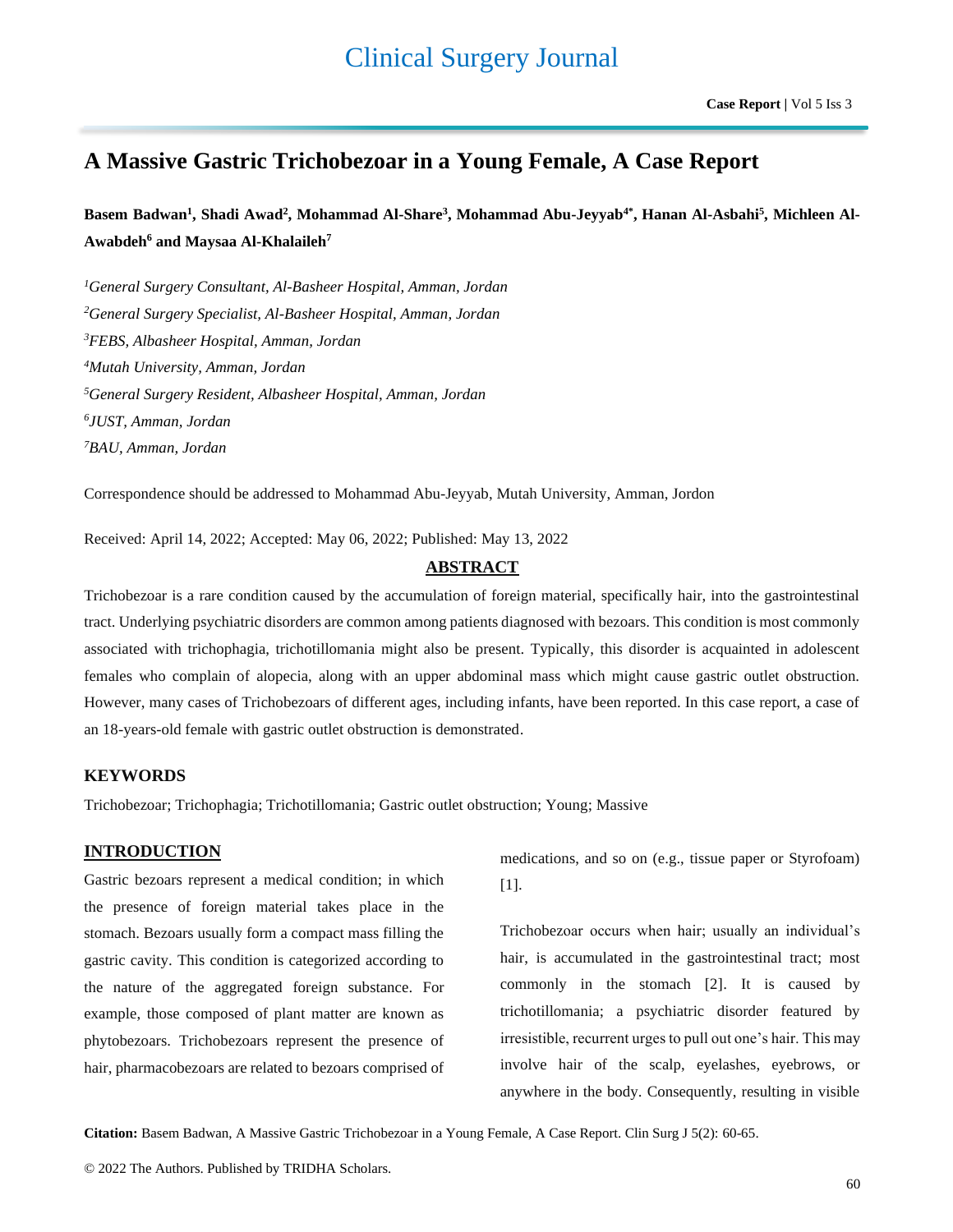hair loss. Human hair has a smooth surface which makes it hard to be digested as well as difficult for peristalsis; hence, the formation of trichobezoars takes place. In that, they accumulate between the mucosal folds of the stomach. Over a period of time, continuous ingestion of hair leads to the impaction of hair together with mucus and food and then the trichobezoar is formed. Though Trichobezoar might be confined to the stomach, it may extend to the small intestine or beyond. Trichobezoar that passes down the pylorus and reaches the small intestine, is medically labeled as Rapunzel syndrome [3].

The incidence of this condition is extremely rare. In addition, the rate of prevalence varies from 0.06% to 4% [4-20]. Ultimately, 90% of cases occur in women, and 80 % of these cases occur in those under 30 years of age and are linked to anxiety behavior, emotional disturbances, and psychiatric disorders [5].

Mostly, this rare condition is not early diagnosed as it is initially asymptomatic. However, it may lead to severe complications as it continues to increase in size and weight without self-perception of perpetual hair ingestion. Associated medical complications include gastric mucosal erosion, ulceration, and even perforation of gastric or intestinal walls. Moreover, intussusception, obstructive jaundice, protein-losing enteropathy, pancreatitis, and even death have been reported in the literature as complications of (unrecognized) trichobezoar [6,7,9,10].

#### **CASE PRESENTATION**

A 19-years-old female patient; who is a known case of hypothyroidism for which levothyroxine 50 mg was prescribed by her family doctor, presented to the emergency department complaining of complete constipation for several days prior to the presentation; recurrent episodes of vomiting and chronic abdominal pain were also reported by the patient. Loss of weight along with the main complaint is elicited. In which the patient claims the presence of unintentional loss of more

than 30 kg within 6 months. Clinical examination reveals that the patient had looked pale, ill, below average total body weight with palpable epigastric mass extending down to the umbilicus. Secondary microcytic anemia with hemoglobin of 8.0 gm/dL, mean corpuscular volume  $(MCV)$  of 51.3  $\mu$ m<sup>3</sup>, mean corpuscular hemoglobin (MCH) of 16.0 pgm, and mean corpuscular hemoglobin concentration (MCHC) of 31.1 g/d due to chronic malnutrition was found in laboratory tests. Other biochemistry and serology tests were normal including Tumor markers, Thyroid Stimulating Hormone, and free T4 levels. Plain abdominal x-ray was performed (Figure 1). Ultrasonography was also obtained which reported non-specific findings; dilated stomach with acoustic shadow. As a result of the unspecific symptoms and initial radiological studies, abdominal computed tomography scanning (CAT scan) with contrast was done to show the presence of huge heterogeneous gastric intraluminal mass with mottled gas pattern extending to pylorus along with distention of the second part of duodenum with air-fluid level (figure 2). Up to this point, clinical, laboratory, and radiology findings were ultimately suggestive of gastric trichobezoar. For further confirmation, upper endoscopy was done to disclose gastric-confined large trichobezoar (figure 3). Consequently, laparotomy and subsequent gastrostomy were performed to extract a huge hairy compact mass; 6.2 kg in weight (figure 4). Post-operative recovery passed smoothly with satisfactory outcome. Psychiatric follow up with a related planned therapeutic regimen were recommended as the patient was referred to the addressed department.





B A **Figure 1:** Plain abdominal x-ray was performed.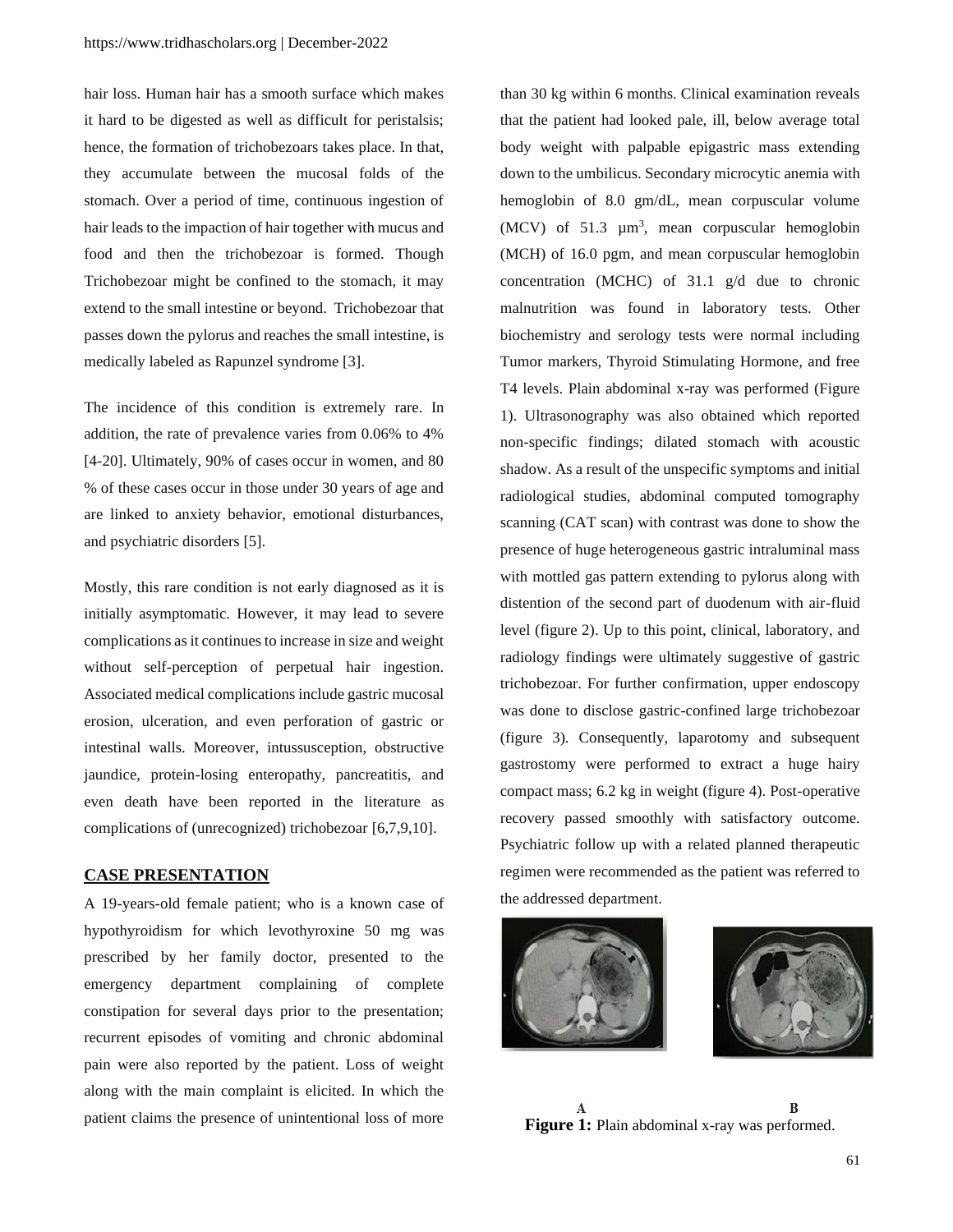

**Figure 2:** Abdominal scan with contrast: the gastric lumen is occupied by heterogeneous material, with predominance of low density, mottled gas pattern extending to pylorus along with distention of second part of duodenum with air fluid level.



**Figure 3: A)** Cardia; **B)** Gastric lumen, Upper endoscopy demonstrating gastric-confined large trichobezoar.



**Figure 4: A)** Gastrostomy; **B)** Specimen of extracted trichobezoar by gastrostomy: A hair cluster is observed adopting the gastric morphology.

## **DISCUSSION**

Trichobezoar is an accumulation of hair in the alimentary tract [11]. It most commonly forms in the stomach but may extend into the duodenum and small bowel in what is called "Rapunzel Syndrome" [12]. Due to the enzymeresistant properties of human hair and its slippery surface, it resists digestion as well as peristalsis. Therefore, it accumulates between the gastric mucosal folds. Over the time, and with the continuous ingestion of hair, it gets impacted with food, mucus, and air, forming a cemented mass known as trichobezoar [13].

A teenage girl with long hair is the typical patient of such illness [11], but that doesn't exclude other age groups or sexes, as reported by Sood et al., and Pace et al., [14,15]

respectively. It might stem from any sort of abuse with resultant anxious behaviours, emotional, and psychological damage, as presented by EL Castrillón Peña et al., [5].

Since trichobezoars are basically a hair ball entangled with undigested food in the digestive tract, they are generally asymptomatic unless they reach a substantial size, a large trichobezoar measuring 6.200 grams was described by Hamidi et al., [16], or if they cause obstruction of the GIT [11].

When symptomatic, a palpable abdominal mass is the most common complaint constituting over 80% of cases, epigastric discomfort makes up approximately 80%, and abdominal pain up to 70%. 65% of patients present with nausea and vomiting, 38% complain of malaise and weight loss, and about 33% of patients have diarrhea or constipation [17].

If left untreated trichobezoars can lead to serious complications such as peritonitis, gastric or duodenal perforation, acute pancreatitis, obstructive jaundice, subphrenic abscess, gastrointestinal hemorrhage, fistulas, intussusception, malabsorption, and iron deficiency anemia [13].

The diagnosis of a trichobezoar is made possible via imaging modalities. According to a study done by Ripolles et al., [18] ultrasound, although might be the first line due to its accessibility and affordability, had many limitations including diagnosing a bezoar located far from the surface of the abdomen, diagnosing multiple bezoars due to the impossibility of viewing the entire bowel loops, and distinguishing bezoars from ectopic lithiasis and/or fecal material. Furthermore, it has a low sensitivity in diagnosing gastric bezoars due to the fact that hair is highly echogenic, and the presence of trapped air bubbles and various acoustic reflections [18].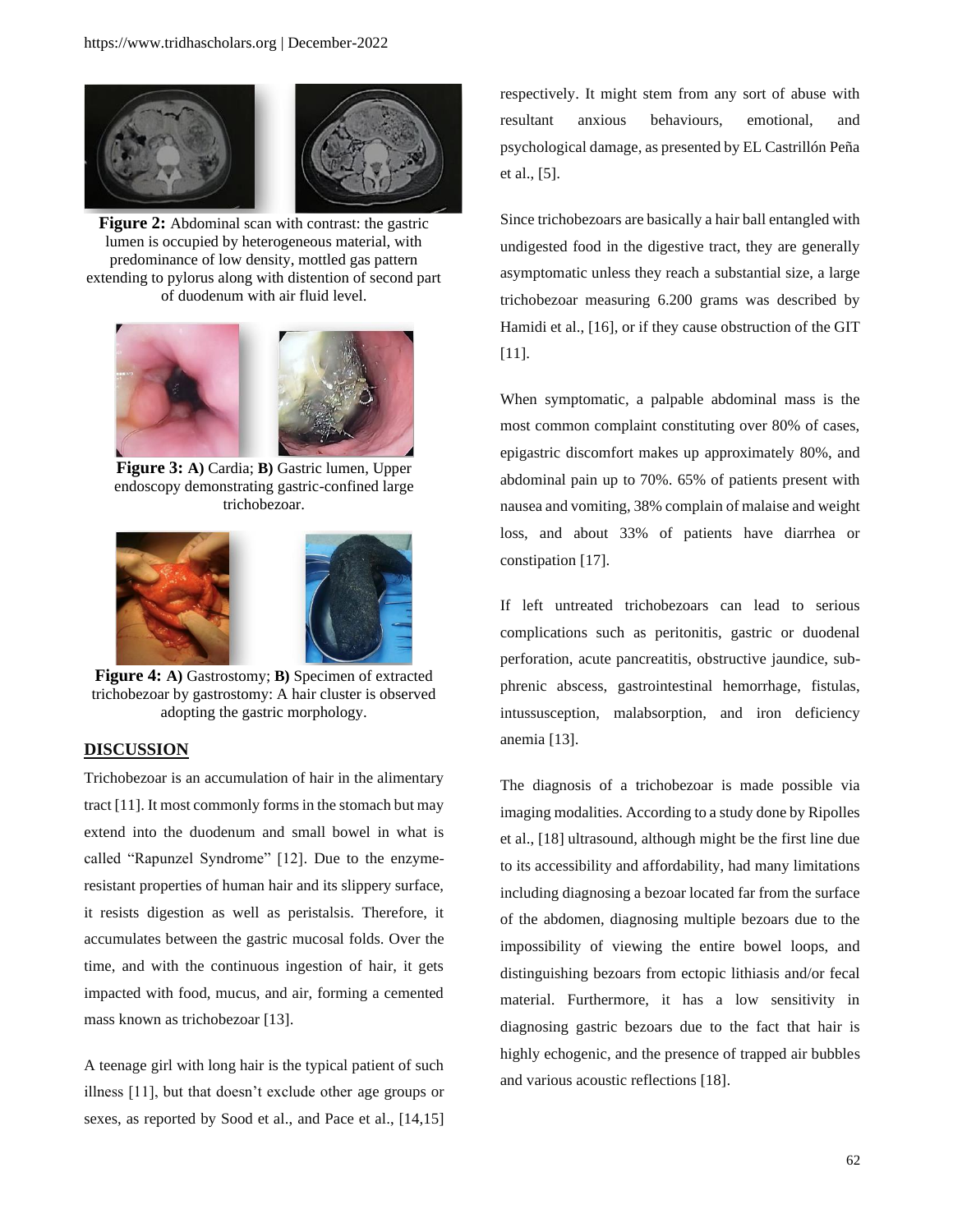Plain abdominal film can be used in diagnosing an obstruction but is of no benefit in obtaining further details [11].

On the other hand, computed tomography (CT) scan is more accurate in diagnosing one or multiple bezoars and defining their location. The presence of a well-defined oval heterogenous mass with interspersed air bubbles inside the lumen of the bowel is suggestive of a bezoar. If the bezoar was causing an obstruction, the bowel proximal to the mass would be dilated, while the bowel distal to it would be normal or collapsed [18]. CT scans are more readily available, and less time consuming making them the preferable modality for our patient.

Upper gastrointestinal endoscopy is of importance due to its ability to tell different types of bezoars apart, which is important in deciding the treatment plan since phytobezoars, for instance, can be softened by enzymatic dissolution. While trichobezoars require removal via an

anterior gastrotomy [19]. In our case such a large trichobezoar could not have been removed via an upper endoscope.

A laparoscopic procedure would have been a preferred tool for its cosmetic benefits only. Otherwise, it has a low efficacy because it is complex, time-consuming, and it adds to the difficulty of inspecting and palpating the entire intestines looking for the presence of additional bezoars. Not to mention the fact that it will predispose the patient for more anesthetic complications.

#### **CONCLUSION**

Though trichobezoar is a rare entity in clinical practice, it is vital to be early diagnosed. This is important in order to avoid the accompanying complications which unfortunately may lead to death.

# **COMPETING INTERESTS**

All authors declare no conflicts of interest in this paper.

## **REFERENCES**

- 1. [LaGrandeur W, Zukowski M \(2021\) Large trichobezoar in school-aged girl presenting to the emergency department](https://www.jem-journal.com/article/S0736-4679(21)00616-8/abstract)  [with hematemesis. Journal of Emergency Medicine 61\(6\): e167-e169.](https://www.jem-journal.com/article/S0736-4679(21)00616-8/abstract)
- 2. [Nita AF, Hill CJ, Lindley RM, et al. \(2020\) Human and doll's hair in a gastric trichobezoar, endoscopic retrieval hazards.](https://journals.lww.com/jpgn/fulltext/2020/08000/human_and_doll_s_hair_in_a_gastric_trichobezoar,.8.aspx)  [Journal of Pediatric Gastroenterology and Nutrition 71\(2\): 163-170.](https://journals.lww.com/jpgn/fulltext/2020/08000/human_and_doll_s_hair_in_a_gastric_trichobezoar,.8.aspx)
- 3. [Bashir EA, Samiullah S, Sadiq MA, et al. \(2010\) Rapunzel syndrome. Journal of Ayub Medical College Abbottabad](https://www.researchgate.net/profile/Eitezaz-Bashir/publication/223135148_Rapunzel_syndrome/links/02e7e531c109742cbc000000/Rapunzel-syndrome.pdf)  [22\(4\): 218-220.](https://www.researchgate.net/profile/Eitezaz-Bashir/publication/223135148_Rapunzel_syndrome/links/02e7e531c109742cbc000000/Rapunzel-syndrome.pdf)
- 4. [Gorter RR, Kneepkens CMF, Mattens ECJL, et al. \(2010\) Management of trichobezoar: Case report and literature](https://link.springer.com/article/10.1007/s00383-010-2570-0)  [review. Pediatric Surgery International 26\(5\): 457-463.](https://link.springer.com/article/10.1007/s00383-010-2570-0)
- 5. [Castrillón Peña EL, Espinosa Moreno MF, Barrios Torres JC, et al. \(2019\) Gastroduodenal trichobezoar in school age:](https://europepmc.org/article/med/31063318)  [Case report. Archivos Argentinos de Pediatria 117\(3\): e284-e287.](https://europepmc.org/article/med/31063318)
- 6. [Ventura DE, Herbella FAM, Schettini ST, et al. \(2005\) Rapunzel syndrome with a fatal outcome in a neglected child.](https://www.sciencedirect.com/science/article/pii/S0022346805004926)  [Journal of Pediatric Surgery 40\(10\): 1665-1667.](https://www.sciencedirect.com/science/article/pii/S0022346805004926)
- 7. [Mehta MH, Patel RV \(1992\) Intussusception and intestinal perforations caused by](https://www.jpedsurg.org/article/0022-3468(92)90797-B/pdf) multiple trichobezoars. Journal of [Pediatric Surgery 27\(9\): 1234-1235.](https://www.jpedsurg.org/article/0022-3468(92)90797-B/pdf)
- 8. [Schreiber H, Filston HC \(1976\) Obstructive jaundice due to gastric trichobezoar. Journal of Pediatric](https://www.sciencedirect.com/science/article/pii/0022346876901822) Surgery 11(1): [103-104.](https://www.sciencedirect.com/science/article/pii/0022346876901822)
- 9. [Hossenbocus A, Colin-Jones DG \(1973\) Trichobezoar, gastric polyposis, protein-losing gastroenteropathy and](https://gut.bmj.com/content/14/9/730.abstract)  [steatorrhoea. Gut 14\(9\): 730-732.](https://gut.bmj.com/content/14/9/730.abstract)